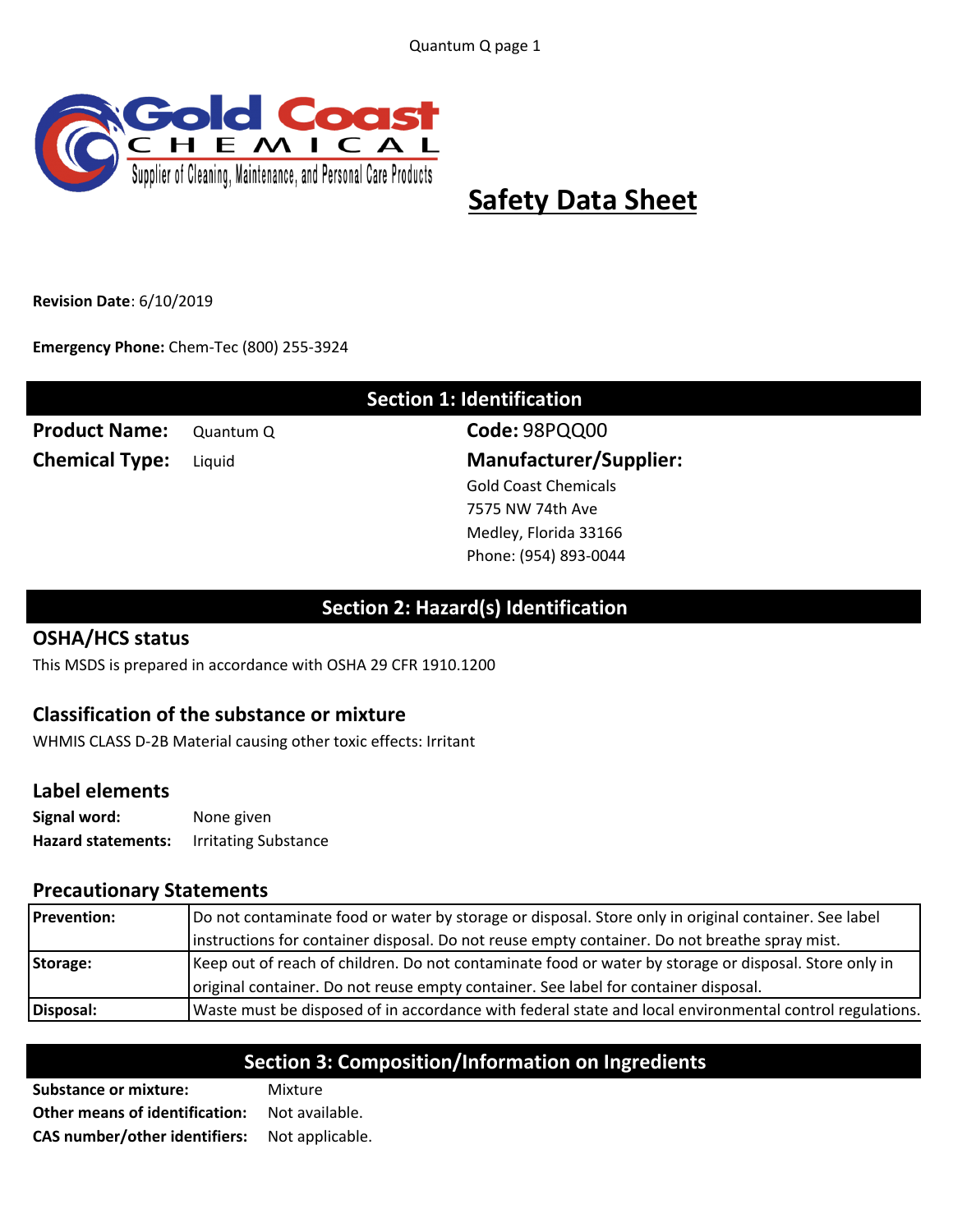| <b>Hazardous Components</b>             |         |            |
|-----------------------------------------|---------|------------|
| <b>Chemical Name</b>                    | %weight | <b>CAS</b> |
| Quaternary Ammonium Chloride Surfactant | 15      | 7173-15-5  |
|                                         |         | 68424-85-1 |
| No hazardous ingredients                |         | 60-00-4    |
|                                         |         | 64-17-5    |

Any concentration shown as a range is to protect confidentiality or is due to batch variation. There are no additional ingredients present which, within the current knowledge of the supplier and in the concentrations applicable, are classified as hazardous to health or the environment and hence require reporting in this section. Occupational limits, if available are listed in Section 8.

# **Section 4: First-Aid Measures**

## **Description of first aid measures**

| <b>Eyes</b> | Flush eyes with running water for at least 15 minutes. If irritation persists, obtain medical attention. |
|-------------|----------------------------------------------------------------------------------------------------------|
| Inhalation  | Not available.                                                                                           |
| <b>Skin</b> | Flush thoroughly with cool water. Remove and wash contaminated clothing before reuse.                    |
| Ingestion   | Do not induce vomiting. Drink water in large amounts and call a physician immediately. Avoid alcohol.    |
|             | Never give anything by mouth to an unconscious person. NOTE TO PHYSICIAN: Probable mucosal               |
|             | damage may contraindicate the use of gastric lavage. Measures against circulatory shock, respiratory     |
|             | depression and convulsions may be needed.                                                                |

### **Most important symptoms/effects, acute and delayed**

#### **Potential acute health effects**

| <b>Eye contact</b>  | May cause burns to eyes on contact.                           |  |
|---------------------|---------------------------------------------------------------|--|
| Inhalation          | No unusual vapor hazards.                                     |  |
| <b>Skin contact</b> | May cause irritation or burning sensation to skin on contact. |  |
| Ingestion           | May be harmful if swallowed.                                  |  |

#### **Over-exposure signs/symptoms**

| <b>Eye contact</b>  | Not available. |
|---------------------|----------------|
| Inhalation          | Not available. |
| <b>Skin contact</b> | Not available. |
| Ingestion           | Not available. |

#### **Indication of any immediate medical attention needed**

| <b>Protection of first-</b> | Approved safety goggles or glasses. Natural rubber or synthetic gloves. |
|-----------------------------|-------------------------------------------------------------------------|
| laiders                     |                                                                         |

**See toxicological information (Section 11)** 

# **Section 5: Fire-Fighting Measures**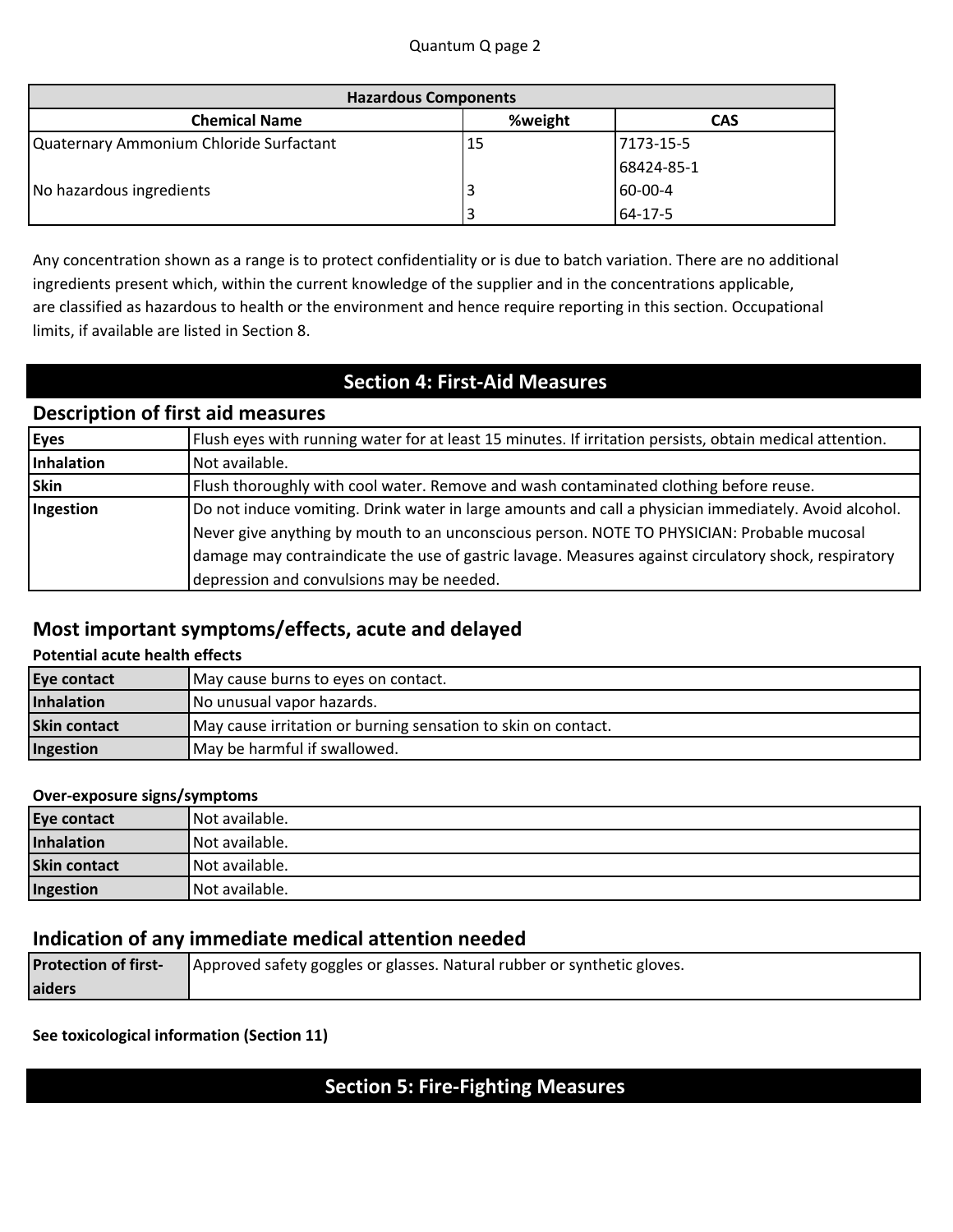| <b>Products of Combustion</b>              | <b>INot flammable</b> |
|--------------------------------------------|-----------------------|
| <b>Fire Fighting Media and Instruction</b> | <b>INot available</b> |
| Special remarks on Fire Hazards            | <b>INot available</b> |
| Special remarks on Explosion Hazards       | <b>INot available</b> |

# **Section 6: Accidental Release Measures**

# **Methods and material for containment and cleaning up**

| <b>Small spill</b> | Dike and contain spill with inert material (sand, earth, etc.) collect spill with mop, absorbent |  |
|--------------------|--------------------------------------------------------------------------------------------------|--|
|                    | material (example: floor-dri) or vacuum. Thoroughly rinse affected area with water.              |  |
| Large spill        | Dike and contain spill with inert material (sand, earth, etc.) collect spill with mop, absorbent |  |
|                    | material (example: floor-dri) or vacuum. Thoroughly rinse affected area with water.              |  |

# **Section 7: Handling and Storage**

# **Precautions for safe handling**

| <b>Precautions</b> | Do not contaminate food or water by storage or disposal. Store only in original container. See |  |
|--------------------|------------------------------------------------------------------------------------------------|--|
|                    | Iabel instructions for container disposal. Do not reuse empty container. Do not breathe        |  |
|                    | spray mist.                                                                                    |  |
| Incompatibility    | Do not mix with other cleaners and deodorants                                                  |  |
| <b>Storage</b>     | Keep out of reach of children Do not contaminate food or water by storage or disposal. Store   |  |
|                    | only in original container. Do not reuse empty container. See label for container disposal.    |  |

# **Section 8: Exposure Controls/Personal Protection**

#### **Control parameters**

| <b>Appropriate engineering</b> | Good general ventilation should be sufficient to control airborne levels. |  |
|--------------------------------|---------------------------------------------------------------------------|--|
| <b>I</b> controls              |                                                                           |  |

### **Individual protection measures**

| <b>Respiratory</b> | Not required                         |
|--------------------|--------------------------------------|
| Eyes/Face          | Splash goggles                       |
| <b>Hands</b>       | Gloves (natural rubber or synthetic) |
| Skin/Body          | Not required                         |

|                           | <b>Section 9: Physical and Chemical Properties</b>                 |
|---------------------------|--------------------------------------------------------------------|
| <b>Physical state</b>     | Liquid                                                             |
| Appearance                | Burgundy                                                           |
| Odor                      | Floral                                                             |
| Odor threshold            | Not available                                                      |
| рH                        | 7.5                                                                |
| <b>Melting Point</b>      | Not available                                                      |
| <b>Boiling Point</b>      | 212 °F (100 °C)                                                    |
| <b>Flash Point</b>        | Closed cup: Not applicable. [Product does not sustain combustion.] |
| <b>Evaporation rate</b>   | Not available                                                      |
| Flammability (solid, gas) | Not available                                                      |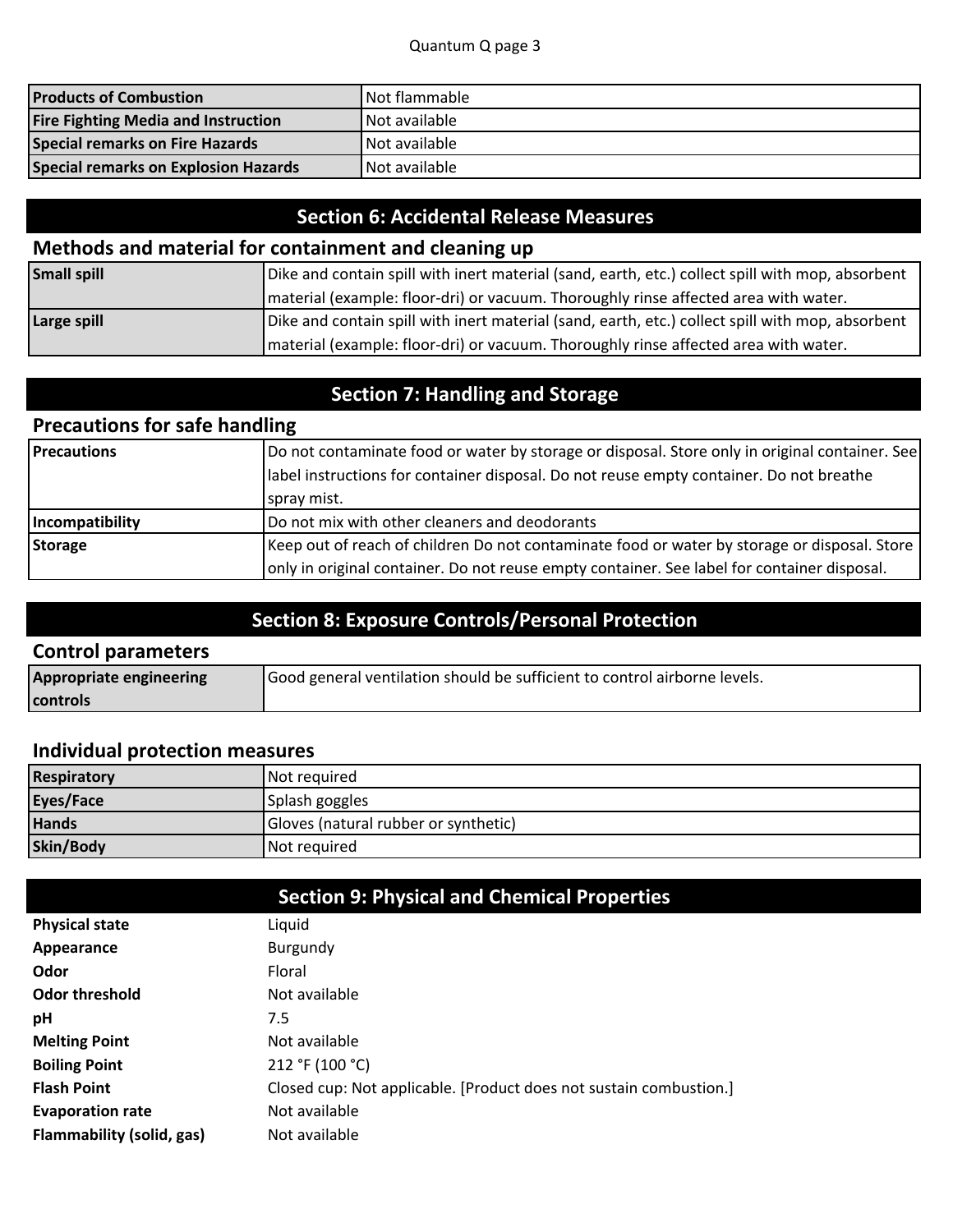| Lower and upper explosive<br>(flammable) limits | Not available                         |
|-------------------------------------------------|---------------------------------------|
| Vapor pressure                                  | Not available                         |
| <b>Vapor density</b>                            | Not available                         |
| <b>Relative density</b>                         | 1.00 (water = $1$ )                   |
| Solubility                                      | Easily soluble in cold and hot water. |
| <b>Partition coefficient: n-octanol</b>         | Not available                         |
| /water                                          |                                       |
| <b>Auto-ignition temperature</b>                | Not available                         |
| <b>Decomposition temperature</b>                | Not available                         |
| <b>Viscosity</b>                                | Not available                         |

# **Section 10: Stability and Reactivity**

| Chemical Stability             |  |
|--------------------------------|--|
| Incompatible materials         |  |
| <b>Hazardous decomposition</b> |  |
| products                       |  |

**Chemical stability** This product is stable Do not mix with other cleaners or deodorants **Not** available

# **Section 11: Toxicological Information**

#### **Acute toxicity**

| Ingredient name                         | <b>I</b> Result | <b>Species</b> | <b>Dose</b> | <b>Exposure</b>     |
|-----------------------------------------|-----------------|----------------|-------------|---------------------|
| Quaternary Ammonium Chloride Surfactant | LC50/LD50       | (80% soin)     | 590 mg/kg   | . .                 |
| Ethylenediamine Tetraacetic Acid        |                 |                |             |                     |
| <b>Ethyl Alcohol</b>                    | LC50/LD50       | Rat            | 6920 mg/kg  | <b>Product LD50</b> |

# **information on the likely routes of exposure**

**Routes of entry not anticipated:** oral, dermal, inhalation

#### **Potential acute health effects**

| <b>Eye contact</b>  | May cause irritation or burning sensation and/or burns if contact occurs. |  |  |
|---------------------|---------------------------------------------------------------------------|--|--|
| Inhalation          | No unusual vapor hazards.                                                 |  |  |
| <b>Skin contact</b> | May cause irritation or burning sensation and/or burns if contact occurs. |  |  |
| Ingestion           | May be harmful if swallowed.                                              |  |  |

# **Section 12: Ecological information**

### **Toxicity**

Not available.

# **Persistence and degradability**

Not available.

### **Bioaccumulative potential**

Not available.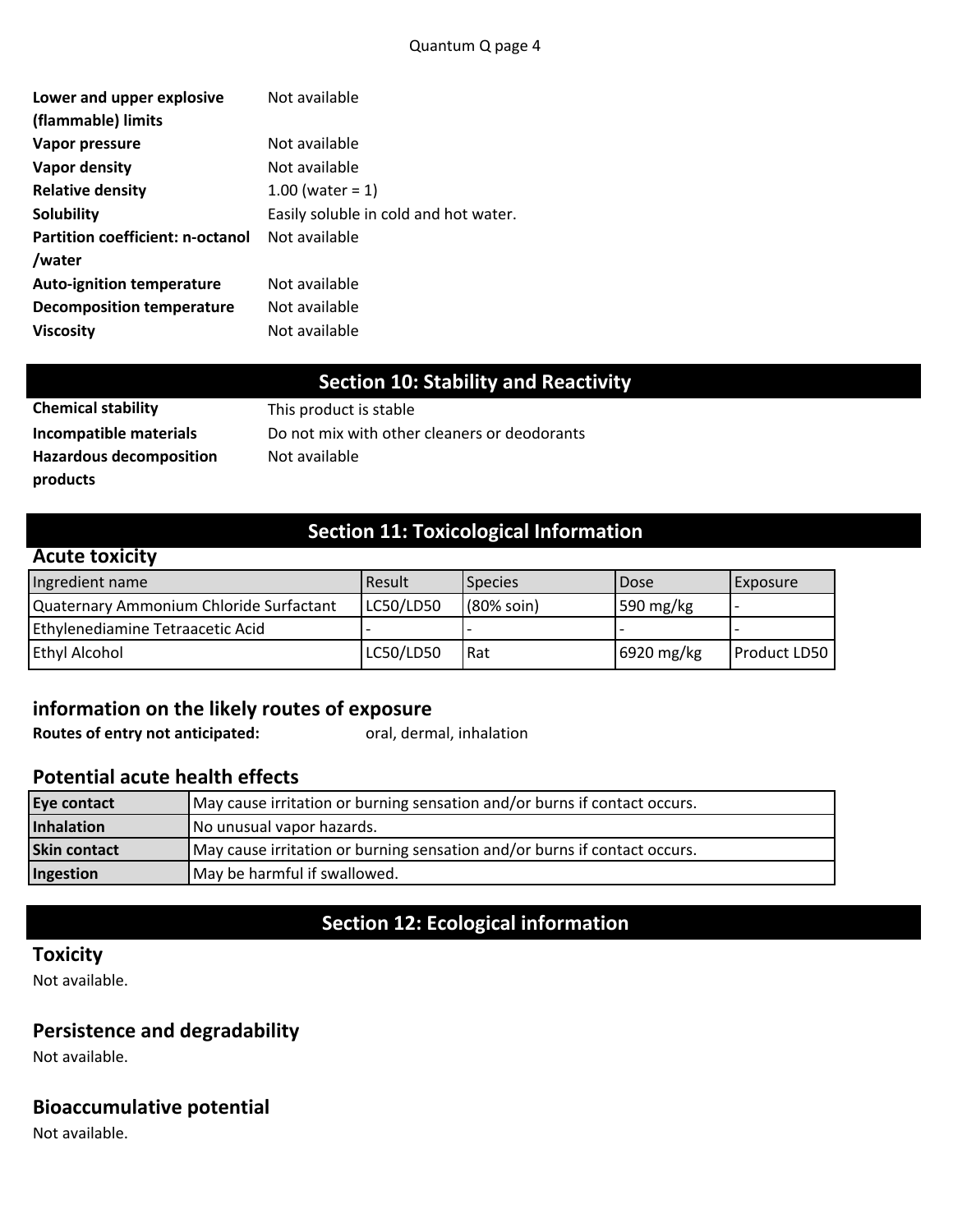# **Mobility in soil**

soil/water partition coefficient (Koc): Not available

Other adverse effects: No known significant effects or critical hazards.

# **Section 13: Disposal considerations**

#### **Waste disposal**

Waste must be disposed of in accordance with federal, state and local environmental control regulations.

| <b>Section 14: Transport information</b> |               |                          |         |           |               |                 |
|------------------------------------------|---------------|--------------------------|---------|-----------|---------------|-----------------|
|                                          | <b>UN</b>     |                          |         |           | Environmental |                 |
| Regulatory info                          | <b>Number</b> | Proper shipping name     | Classes | <b>PG</b> | hazards       | Additional info |
| <b>DOT Classification</b>                | <b>Not</b>    |                          |         |           |               |                 |
|                                          | regulated     |                          |         |           |               |                 |
| <b>TDG Classification</b>                | <b>Not</b>    | <b>Compound Cleaning</b> |         |           |               |                 |
|                                          |               | regulated Liquid N.O.S.  |         |           |               |                 |
| <b>Mexico Classification</b>             | <b>Not</b>    |                          |         |           |               |                 |
|                                          | regulated     |                          |         |           |               |                 |
| <b>ADR/RID Class</b>                     | Not           |                          |         |           |               |                 |
|                                          | regulated     |                          |         |           |               |                 |
| <b>IMDG Class</b>                        | <b>Not</b>    |                          |         |           |               |                 |
|                                          | regulated     |                          |         |           |               |                 |
| <b>IATA-DGR Class</b>                    | <b>Not</b>    |                          |         |           |               |                 |
|                                          | regulated     |                          |         |           |               |                 |

|                               | <b>Section 15: Regulatory information</b> |
|-------------------------------|-------------------------------------------|
| <b>WHMIS (Classification)</b> | <b>WHMIS Class D2-B</b>                   |
|                               | Material causing other toxic effects.     |
| <b>SARA 302/304</b>           | No products found                         |
| SARA 304 RQ                   | Not applicable.                           |
| <b>SARA 311/312</b>           | Immediate (acute) health hazard           |
| <b>Classification</b>         |                                           |
| <b>SARA 313</b>               | Not applicable.                           |

### **State regulations**

California: Warning: this product may contain chemicals known to the state of California to cause cancer or reproductive effects as trace impurities in the standard industrial materials used in the manufacture of this product.